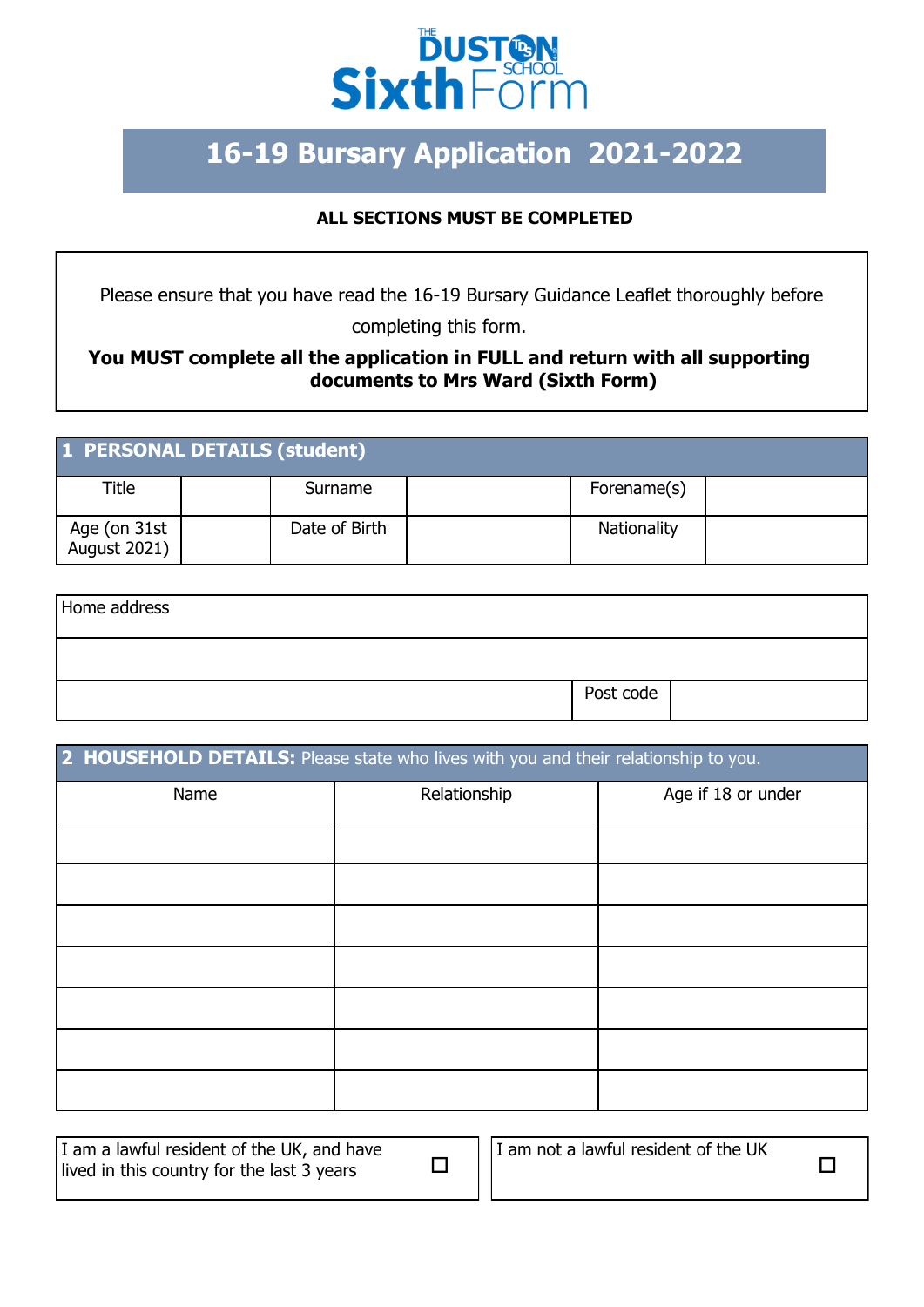| <b>Priority 1</b> | <b>Vulnerable Students who are:</b>                                                                                                                                                                                                          |
|-------------------|----------------------------------------------------------------------------------------------------------------------------------------------------------------------------------------------------------------------------------------------|
|                   | In care<br>♦                                                                                                                                                                                                                                 |
|                   | Care leavers<br>♦                                                                                                                                                                                                                            |
|                   | Receiving Income Support (IS), or Universal Credit (UC) because they are financially supporting themselves or financially supporting themselves and someone who is dependent on them and living with them<br>♦<br>such as a child or partner |
|                   | Receiving Disability Allowance (DLA) or Personal<br>Independence Payments in their own right as well as<br>Employment and Support Allowance (ESA) or<br>Universal Credit (UC) in their own right<br>♦                                        |
| <b>Priority 2</b> | Student eligible for Free School Meals. You are eligible if<br>your parents are claiming one of these benefits:                                                                                                                              |
|                   | ◊Income Support                                                                                                                                                                                                                              |
|                   | ◊Income-based jobseekers Allowance                                                                                                                                                                                                           |
|                   | ◊ Employment and Support Allowance                                                                                                                                                                                                           |
|                   | ◊National Asylum Seekers Support                                                                                                                                                                                                             |
|                   | ◊Guaranteed element of the State Pension Credit                                                                                                                                                                                              |
|                   | $\Diamond$ Child Tax Credit Only (with income up to £16,190 ) with no ele-<br>ment of Working Tax Credit                                                                                                                                     |
| <b>Priority 3</b> | Students who are not already classified as Priority 2 who<br>have an annual household income of below £20,817                                                                                                                                |
| <b>Priority 4</b> | Students with an annual household income of between<br>£20,817 and £25,521                                                                                                                                                                   |
| <b>5 INCOME</b>   |                                                                                                                                                                                                                                              |

**Please specify total annual household income where applicable, including benefits:** 

**£**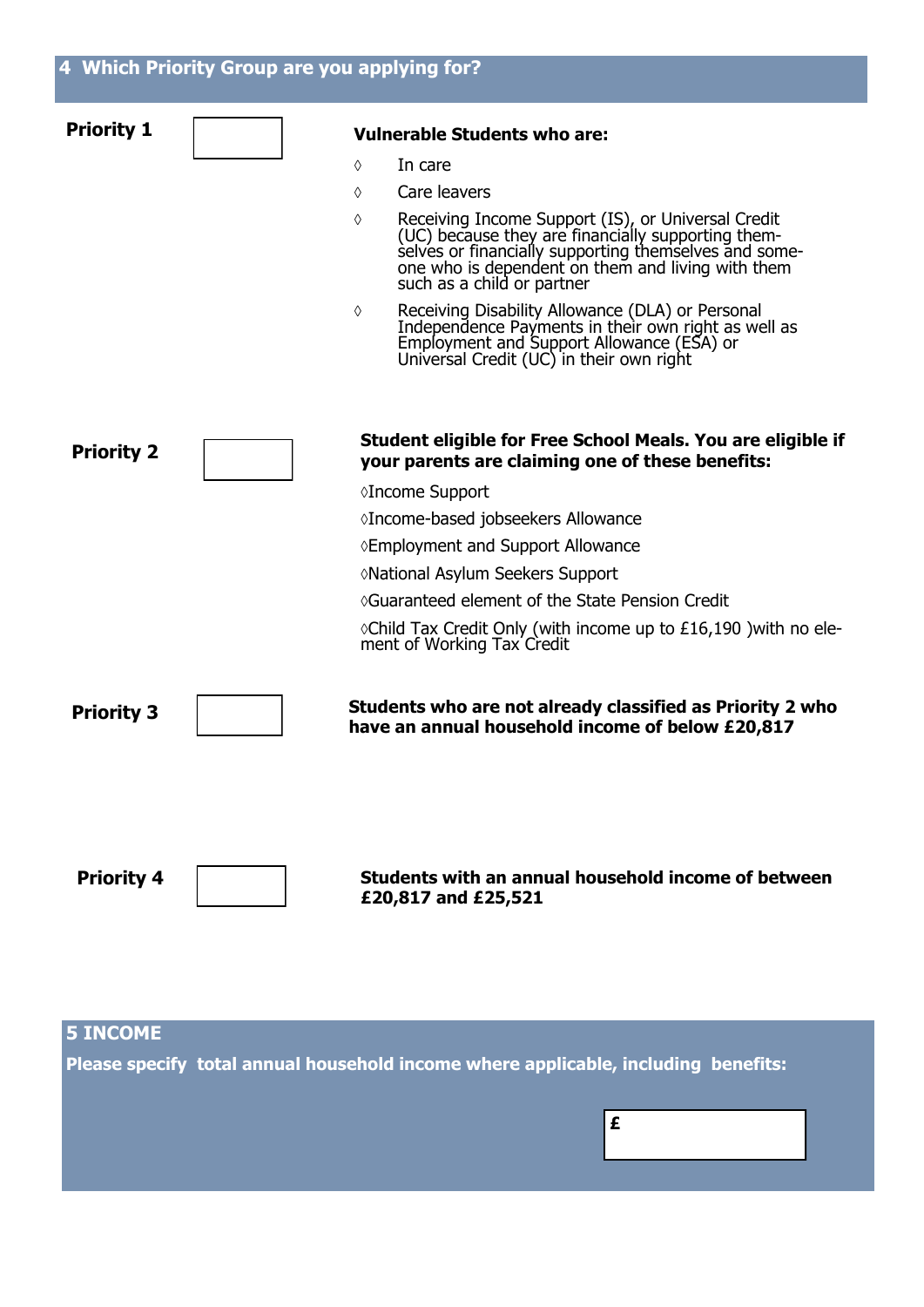| <b>TYPES OF INCOME</b>                               | <b>EVIDENCE REQUIRED</b>                                                                                                                                                               | <b>EVIDENCE</b><br><b>PROVIDED</b> |
|------------------------------------------------------|----------------------------------------------------------------------------------------------------------------------------------------------------------------------------------------|------------------------------------|
| Annual Salary/Income                                 | Monthly salary slips x3 or weekly wage slips x4 OR if self-<br>employed a copy of the latest official tax return                                                                       | □                                  |
| State Pension/Private Pension/<br>Pension Tax Credit | Award letter (all pages required) dated within the last 3 months<br>showing name, address and benefit receiving OR outdated letter<br>plus 3 months bank statements (most recent)      | $\Box$                             |
| Carer's Allowance                                    | Award letter (all pages required) dated within the last 3 months<br>showing name, address and benefit receiving OR outdated letter<br>plus 3 months bank statements (most recent)      | □                                  |
| Child Benefit                                        | Award letter (all pages required) dated within the last 3 months<br>showing name, address and benefit receiving OR outdated letter<br>plus 3 months bank statements (most recent)      | $\Box$                             |
| Child Support/Maintenance                            | Award letter (all pages required) dated within the last 3 months<br>showing name, address and benefit receiving OR outdated letter<br>plus 3 months bank statements (most recent)      | $\Box$                             |
| Child Tax Credit and/or Working<br><b>Tax Credit</b> | Most recent HMRC Tax Credit Award notice, or annual notice for<br>2020-2021 OR outdated letter plus 3 months bank statements<br>(most recent)                                          | $\Box$                             |
| <b>Council Tax Benefit</b>                           | Award letter (all pages required) dated within the last 3 months<br>showing name, address and benefit receiving OR copy of the<br>2021/22 Council Tax bill                             | □                                  |
| Disability Living Allowance                          | Award letter (all pages required) dated within the last 3 months<br>showing name, address and benefit receiving OR outdated letter<br>plus 3 months bank statements (most recent)      | □                                  |
| <b>Employment Support Allowance</b>                  | Award letter (all pages required) dated within the last 3 months<br>showing name, address and benefit receiving OR outdated letter<br>plus 3 months bank statements (most recent)      | □                                  |
| <b>Incapacity Benefit</b>                            | Award letter (all pages required) dated within the last 3<br>months showing name, address and benefit receiving OR<br>outdated letter plus 3 months bank statements (most re-<br>cent) | □                                  |
| Universal Credit/Income<br>Support                   | Award letter (all pages required) 3 most recent monthly award<br>statements showing name and details                                                                                   | □                                  |
| Income based Job Seekers<br>Allowance                | Award letter (all pages required) dated within the last 3<br>months showing name, address and benefit receiving OR<br>outdated letter plus 3 months bank statements (most re-<br>cent) | □                                  |
| Personal Independence<br>Payment                     | Award letter (all pages required) dated within the last 3<br>months showing name, address and benefit receiving OR<br>outdated letter plus 3 months bank statements (most re-<br>cent) | □                                  |
| <b>Housing Benefit</b>                               | Award letter (all pages required) dated within the last 3<br>months showing name, address and benefit receiving OR<br>outdated letter plus 3 months bank statements (most re-<br>cent) | П                                  |
| Any other income                                     | Award letter (all pages required) dated within the last 3<br>months showing name, address and benefit receiving OR<br>outdated letter plus 3 months bank statements (most re-<br>cent) | П                                  |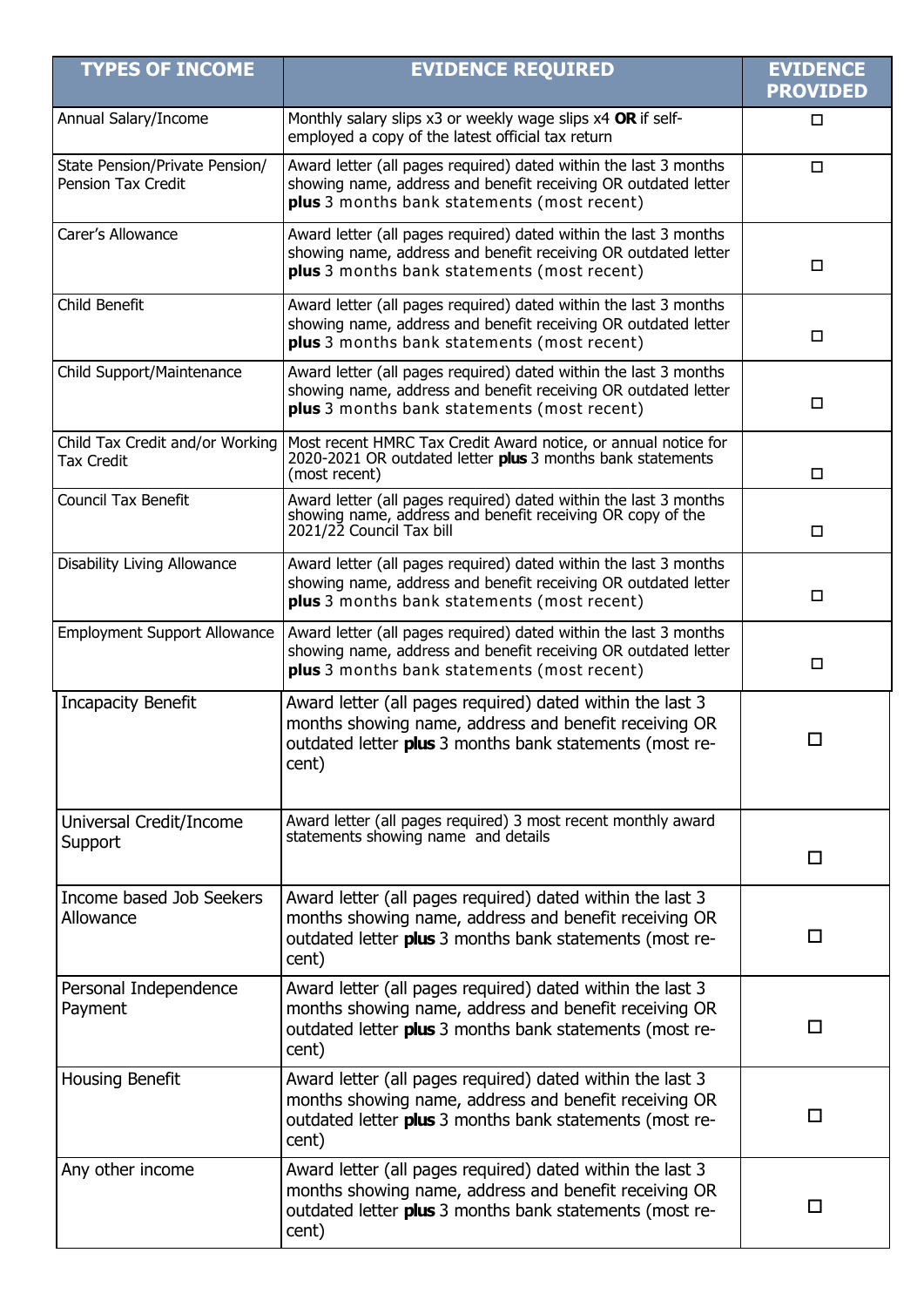| <b>6 WHAT DO YOU REQUIRE FINANCIAL SUPPORT WITH?</b>                                                                |            |            |        |           |
|---------------------------------------------------------------------------------------------------------------------|------------|------------|--------|-----------|
| Are you applying for assistance with transport?                                                                     |            | <b>Yes</b> | a s    | No $\Box$ |
| Do you live more than 2 miles from school?                                                                          |            | <b>Yes</b> | $\Box$ | No □      |
| Do you have a disability that prevents you walking<br>2 miles?                                                      |            | Yes        |        | No l      |
| If you live more than 2 miles away and<br>use public transport, please specify<br>transport provider, route number: |            |            |        |           |
| Yes $\Box$<br>No $\Box$<br>Are you applying for assistance with Clothing?                                           |            |            |        |           |
| Are you applying for assistance with Books, Equipment or Materials?                                                 |            |            |        |           |
|                                                                                                                     |            |            |        |           |
|                                                                                                                     | <b>Yes</b> |            |        | No $\Box$ |
| Are you applying for assistance with trips, visits, university interviews and open<br>days?                         |            |            |        |           |
|                                                                                                                     | Yes        |            |        | No $\Box$ |
| Are you applying for financial support with anything else not specified above?                                      |            |            |        |           |
| <b>Please give full details:</b>                                                                                    |            |            |        |           |
|                                                                                                                     |            |            |        |           |
|                                                                                                                     |            |            |        |           |

**The school will purchase regular travel tickets, books, equipment, clothing etc on behalf of successful applicants.**